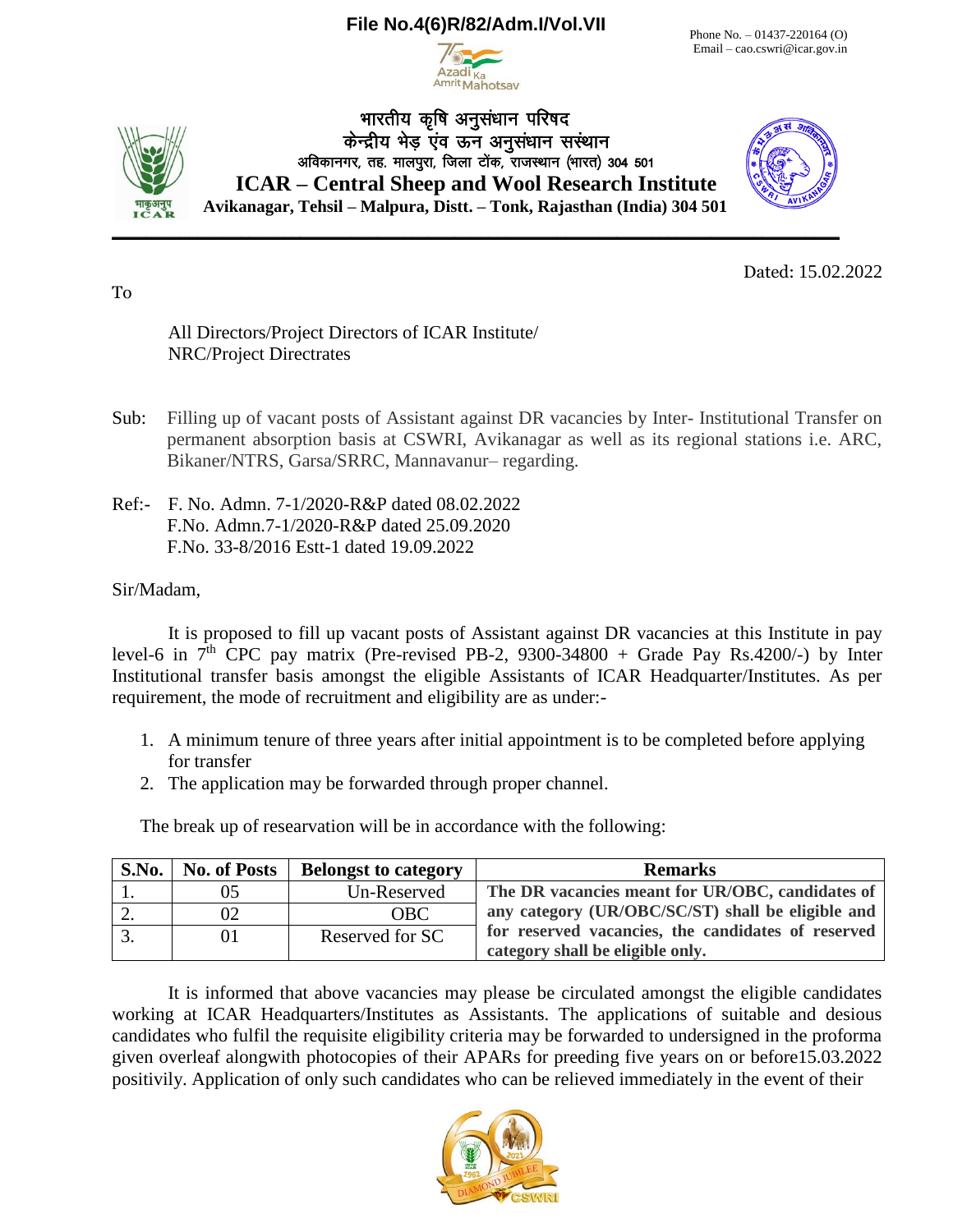# **File No.4(6)R/82/Adm.I/Vol.VII**

selection shall be forwarded by his/her respective employer. The transfer will be permanent absorption basis against DR vacancies.

The closing date for receipt of application in CSWRI, Avikanagar is 15.03.2022. Crucial date of determining the eligibility of candidates will be the closing date of receipt applications.

While forwarding application, a certificate to the effect that no disciplinary/ vigilance case is pending or being contemplated against the candidates may also be sent alogwith the application. Incomplete application and those received after the closing date or without APAR dossiers and disciplinary/ vigilance clearness certificate will not be entertained.

This is issued with the approval of the Director

Encl: Application Form Yours faithfully

-Sd/- (Suresh Kumar) Chief Administrative Officer

Copy to:

- 1. The Under Secretary (R&P), ICAR, Krishi Bhawan, New Delhi for information with their reference F.No.Admn.7-1/2020- R&P dated 08.02.2022
- 2. The Under Secretary (AS), ICAR, Krishi Bhawan, New Delhi for information
- 3. The Acting Head, NTRS, Garsa/ Incharge Head, ARC, Bikaner/ OIC, SRRC, Mannavanur.
- 4. Incharge AKMU to upload on Institute's website.